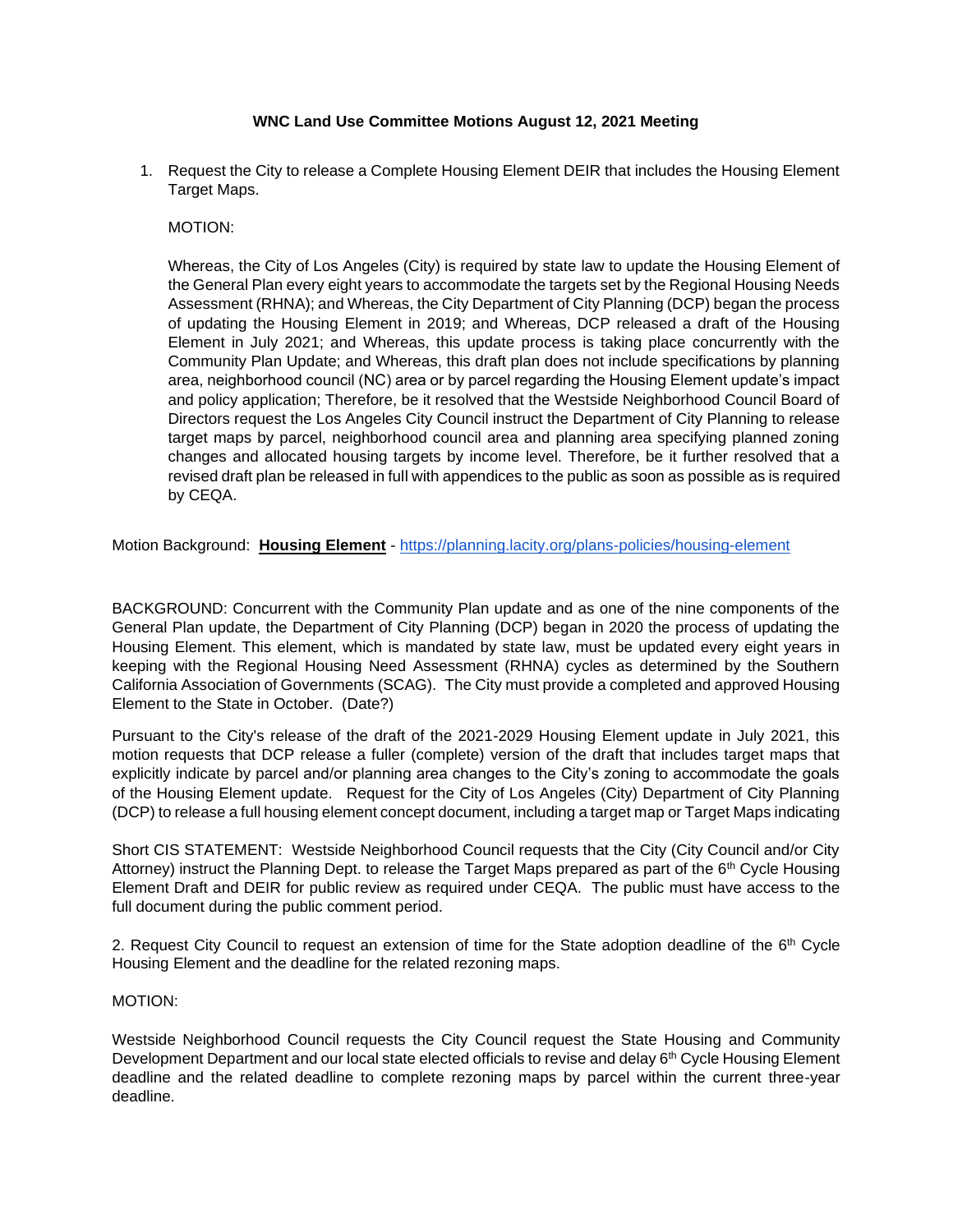REVISED MOTION**:** The Westside Neighborhood Council supports the intent of this motion made in June 2020, that was sent to the Rules Committee but never heard, to extend the deadline for Housing Element submission to the State by at least six months for the 6th RHNA Cycle covering 2021-2029. The WNC requests updating the motion and Council action to authorize City representatives to seek our electeds and Governor Newsom's action to extend the Housing Element deadline under emergency powers enacted in association with the COVID-19 pandemic.

PURPOSE: Request for the City to seek deadline extension for completion of the Housing Element and production of related mapping of sites for rezoning.

BACKGROUND: Under rules established at the State level, local municipalities participate in the updating of their Housing Element (one of the mandated components of the General Plan) every eight years. The scheduling of the updating of the next (6<sup>th</sup>) cycle of the Housing Element was established prior to the arrival of the Coronavirus pandemic. The pandemic impacted the ability to reach constitutions and for the public to be engaged in this process initially in a timely manner and later only by zoom. Additionally, with the pandemic, significant changes have occurred that relate to the ways in which people live and work including notably a change in where people live and work. It is not yet clear how many of those changes will remain after the pandemic, but that information is critical to being able to address the housing challenges faced by our City and State.

It is for these reasons that the current October 2021 deadline for the submission of Housing Element documents to the State is both unrealistic and unwise. Rushing to meet a deadline established prior to Covid will result in the drafting of a Housing Element unable to reflect an adequate outreach and collaboration process and unable to reflect important change in land uses which can create new opportunities for adaptive reuse and the re-thinking of locations where new density might best be placed.

Question: Is it best to request for all, for larger municipalities or for Los Angeles alone?

3. Bellwood Senior Residential Living Project DEIR

MOTION: Motion to approve draft letter regarding Bellwood Senior Residential Living Project DEIR (Case No. ENV-2018-7182-EIR; Address: 10328-10384 and 10341-10381 Bellwood Avenue)

Bellwood Senior Residential Project- [https://planning.lacity.org/development-services/eir.](https://planning.lacity.org/development-services/eir) Senior Residential Community at The Bellwood | Los Angeles City Planning (lacity.org)

#### 4. STAP

StreetsLA is happy to report that the [Sidewalk and Transit Amenities Program \(STAP\)](https://lacity.us7.list-manage.com/track/click?u=fbeee61b98405a4b39a57b705&id=5a369e378d&e=32782daf28) bus shelter demonstrations concluded with immense success and interest from the public. If you were unable to make the demonstration visit streetsla.lacity.org/bus-shelter for more information and prototypes of shelters.

Many of you may be curious about what the next steps will be for the STAP program. On August 6, StreetsLA will receive "best and final offer" proposals from the top two proposers. The evaluation committee will spend the remainder of August evaluating the proposals to select the best proposing team to start contract negotiations with by the end of August. Contract negotiations will run through the end of October, and StreetsLA hopes to tentatively have a signed contract ready for City Council approval by December, in time for the new contractor to begin the STAP program on January 1, 2022.

In the meantime, StreetsLA is preparing to host another series of public information sessions to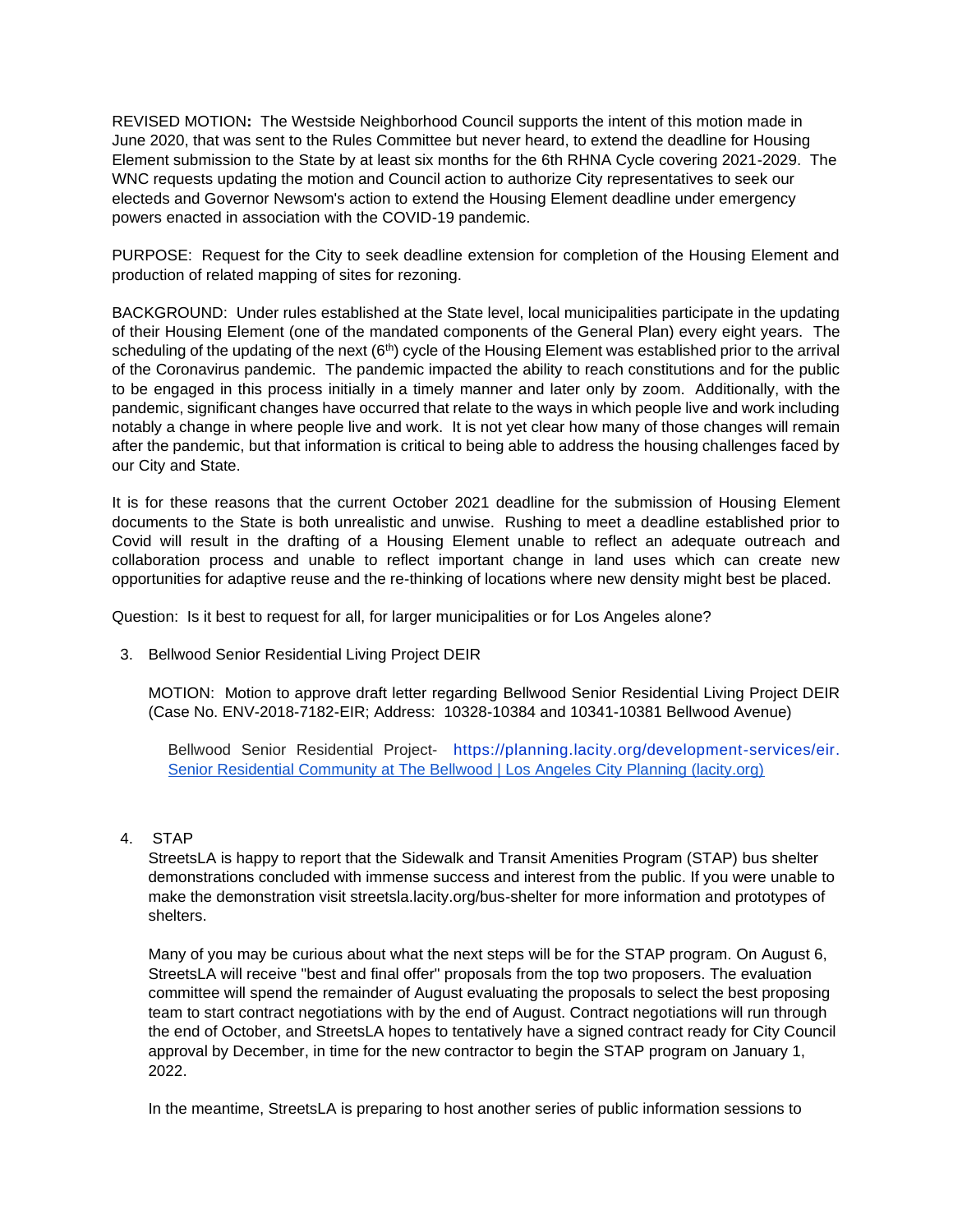answer any questions you may have starting in September. If you are curious about where current bus shelters are located or want to know if there is a bus shelter under STAP coming to your neighborhood, use the [interactive map](https://lacity.us7.list-manage.com/track/click?u=fbeee61b98405a4b39a57b705&id=bf19663b45&e=32782daf28) to find out.

5. CF 18-1245 Proposed changes to the City's home-sharing/short-term rental program that would allow owner-occupied RSO units to participate in home-sharing.

# MOTION:

Home Sharing Ordinance Amendment: The Westside Neighborhood Council seeks further strengthening of assurances that the owner of an RSO-owner occupied unit that seeks to participate in the Home-Sharing program not have other residence locations (such as a second home) where they may reside while using the unit in an RSO building for short-term rentals. The measure as currently drafted does not preclude an RSO building owner from evicting a current RSO protected tenant, claim the residence is their primary residence and then proceed to use the unit for short-term rentals thus depriving the City of an RSO unit.

REVISED MOTION**:** The Westside Neighborhood Council supports the intent of this motion made in June 2020, that was sent to the Rules Committee but never heard, to extend the deadline for Housing Element submission to the State by at least six months for the 6th RHNA Cycle covering 2021-2029. The WNC requests updating the motion and Council action to authorize City representatives to seek our electeds and Governor Newsom's action to extend the Housing Element deadline under emergency powers enacted in association with the COVID-19 pandemic.

BACKGROUND: At the current time, only non-RSO units are permitted to participate in the Homesharing /short-term rental program. In response to a City Council motion, Los Angeles City Planning has drafted a proposed amendment to the City's Home-Sharing Ordinance to permit and regulate the use of owner-occupied units subject to the Rent Stabilization Ordinance (RSO) for homesharing. Under the proposed framework, the City would permit a limited number of owneroccupied RSO units to participate in Home-Sharing, while incorporating provisions to ensure that there is limited impact to the availability of rent-stabilized housing for long-term residential use and to limit potential abuse.

Draft Ordinance: [https://planning.lacity.org/odocument/4a5e8dce-f1f0-4d45-a2f3](https://planning.lacity.org/odocument/4a5e8dce-f1f0-4d45-a2f3-b62855544973/Draft_Ordinance_HSO_Amendment.pdf) [b62855544973/Draft\\_Ordinance\\_HSO\\_Amendment.pdf](https://planning.lacity.org/odocument/4a5e8dce-f1f0-4d45-a2f3-b62855544973/Draft_Ordinance_HSO_Amendment.pdf)

Fact Sheet: [https://planning.lacity.org/odocument/7cdafb3f-7e2c-422f-a749](https://planning.lacity.org/odocument/7cdafb3f-7e2c-422f-a749-d279c9e2a9fb/FAQ_HSO_Amendment.pdf) [d279c9e2a9fb/FAQ\\_HSO\\_Amendment.pdf](https://planning.lacity.org/odocument/7cdafb3f-7e2c-422f-a749-d279c9e2a9fb/FAQ_HSO_Amendment.pdf)

6. CF [17-0893](https://cityclerk.lacity.org/lacityclerkconnect/index.cfm?fa=ccfi.viewrecord&cfnumber=17-0893) Temporary Signs on Temporary Construction Walls and on Solid Wood Fences Surrounding Vacant Lots - Proposed Ordinance: [http://clkrep.lacity.org/onlinedocs/2017/17-](http://clkrep.lacity.org/onlinedocs/2017/17-0893_ord_08-04-2017.pdf) [0893\\_ord\\_08-04-2017.pdf](http://clkrep.lacity.org/onlinedocs/2017/17-0893_ord_08-04-2017.pdf)

# MOTION**:**

The WNC seeks strengthening of the Temporary Wall Sign measure to preclude installation on sites with operating businesses. Such walls should not be permitted. In addition, language to preclude the illumination of such signs is needed.

REVISED MOTION Temporary Wall Signs on Temporary Construction Walls and Vacant Lots: The WNC supports efforts to clarify the program that will result in improved enforcement, but in doing so opposes language that would permit the installation of temporary walls and their signs on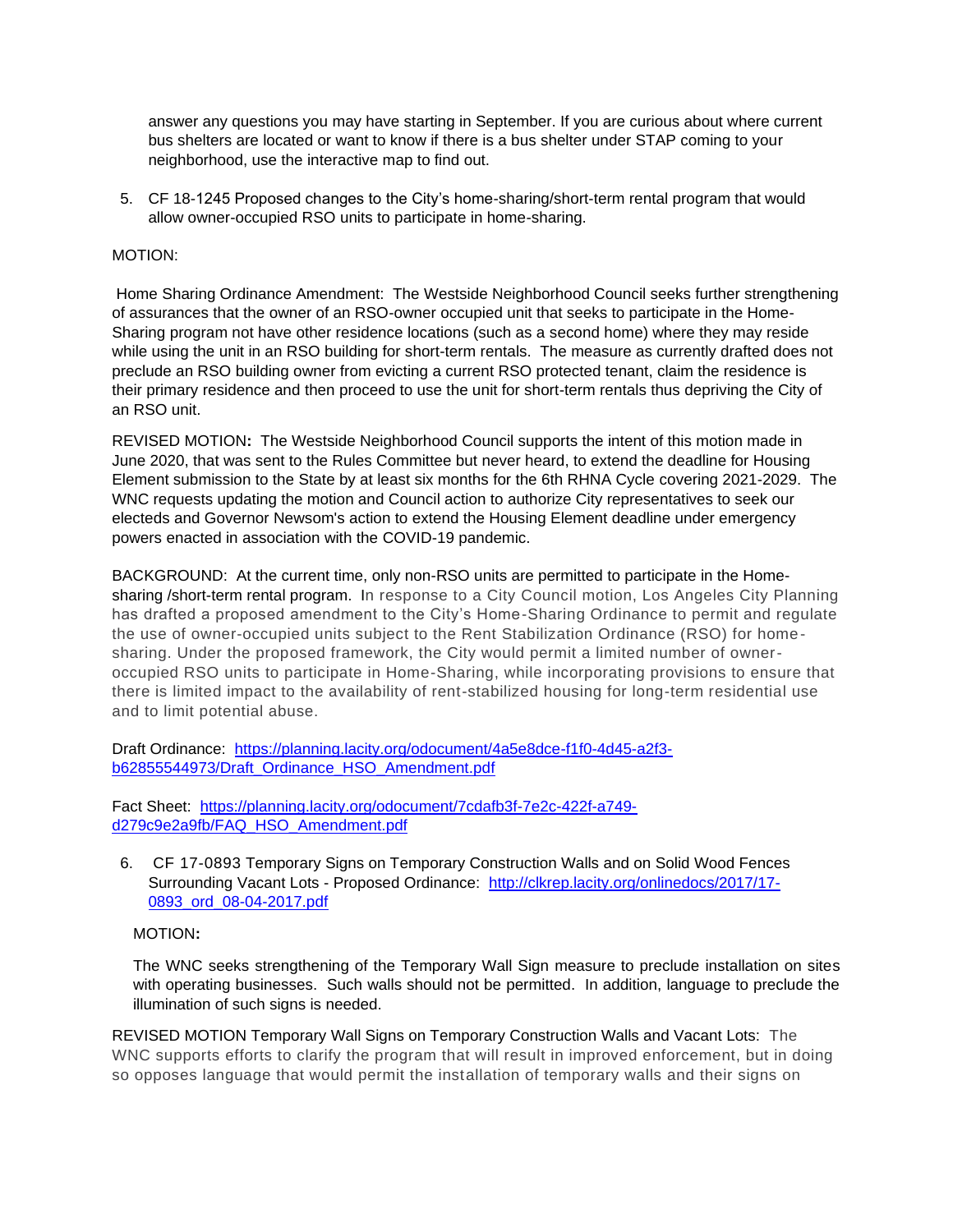sites with operating businesses on the premises. Such walls should not be permitted. In addition, language to preclude the illumination of such signs is needed and should be added.

BACKGROUND: The proposed ordinance would clarify regulations pertaining to temporary signs on temporary construction walls and on wood fences surrounding vacant lots.

While the bulk of the proposed clarifications are favorable, the measure fails to halt the installation of such fences around locations where there is a business operating on site . Not only does it fail to do so, but it permits a required construction wall to be lengthened in order to better accommodate a temporary wall that displays advertisements.

The program is designed to reduce blight and to transfer responsibility for maint aining an empty lot or construction sight from trash and graffiti. However, if a site has an operating business, it should be the responsibility of the owner or business operator to keep a site clean in a timely manner. In many communities the presence of plywood covered walls plastered with ads is in itself a form of blight.

Additional language should also be added that prohibits the lighting/illumination of temporary wall signs on construction walls or vacant lots. A corner lot in WLA recently had a noisy (and smelly) portable generator running to illuminate temporary wall sign panels.

7. MOTION:

The Westside Neighborhood Council requests that the proposed updates to the TDM program incorporate a mechanism for community input to be considered in the selection of strategies applied by developers. Under the current updates, could strategies be selected based upon cost vs. effectiveness? Additionally, the draft language does not take into consideration any defining characteristics of the setting in which a project is to be located. Such factors may be key to understanding what types of strategies are most important (and may indicate that certain strategies should not be available to certain sites).

BACKGROUND: LA Depts of Planning and Transportation are working to update the City's Transportation Demand Management (TDM) Program "to meet transportation demand in a sustainable way." The proposed update would require certain new development projects to implement strategies such as supporting transit, telecommuting, walking, carshare, neighborhood shuttles, and other strategies that reduce vehicle trips.

The TDM program update has three overarching goals. First, the program seeks to reduce greenhouse gas emissions by reducing the amount of vehicle miles traveled (VMT) generated by automobiles. Second, the program presents an updated and expanded set of TDM strategies, including telecommuting and bike share, to allow developers to take advantage of the latest mobility technologies and use strategies that suit their specific project. Lastly, the program will focus on expanding access to the transportation network through investments in bike and pedestrian infrastructure. It seeks to make efficient use of the City's mobility network an d improve public health by enabling active transportation choices like biking and walking.

Draft Ordinance: [https://planning.lacity.org/odocument/1dc924ce-b94a-403b-afe0-](https://planning.lacity.org/odocument/1dc924ce-b94a-403b-afe0-17ba33b3dbe1/Draft_TDM_Ordinance.pdf) [17ba33b3dbe1/Draft\\_TDM\\_Ordinance.pdf](https://planning.lacity.org/odocument/1dc924ce-b94a-403b-afe0-17ba33b3dbe1/Draft_TDM_Ordinance.pdf)

Draft Program Guidelines: [https://planning.lacity.org/odocument/9fae920f-d618-4362-bd01](https://planning.lacity.org/odocument/9fae920f-d618-4362-bd01-adb6abfbd80d/Draft_TDM_Program_Guidelines.pdf) [adb6abfbd80d/Draft\\_TDM\\_Program\\_Guidelines.pdf](https://planning.lacity.org/odocument/9fae920f-d618-4362-bd01-adb6abfbd80d/Draft_TDM_Program_Guidelines.pdf)